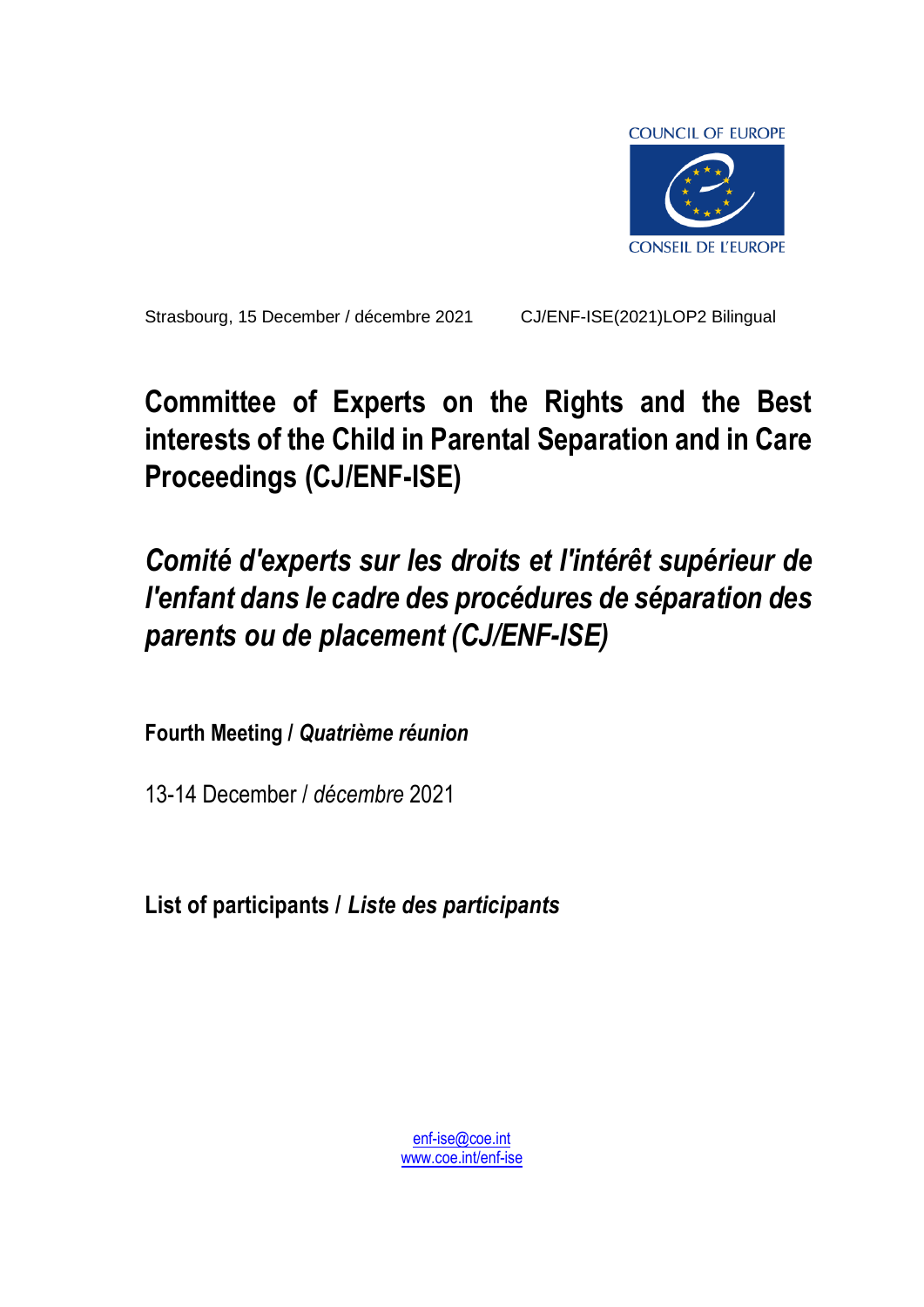#### **MEMBERS /** *MEMBRES*

#### **Armenia /** *Arménie*

Ms Susanna Tadevosyan Founder and President of the NGO "Bridge of Hope"

**Austria /** *Autriche Apologised / excusé*

Mr Ewald Filler **Vice-Chair of the CJ/ENF-ISE /** *Vice-Président du CD/ENF-ISE* Head of Department for Family Law and Children's Rights Ombudsman for Children's Rights

#### **Croatia /** *Croatie*

Ms Alma Bernat Head of Department for Children, Youth and Family at Risk Ministry for Demography, Family, Youth and Social Policy

#### **Germany /** *Allemagne*

Mr Thomas Knoll-Biermann Head of unit Law on Parent and Child Matters

**Ireland /** *Irlande* Mr Seamus S. Carroll **Chair of the CJ/ENF-ISE /** *Président du CJ/ENF-ISE*

#### **Italy /** *Italie*

Ms Federica Fiorillo Department of Justice Affairs Head of Department's Office Judge seconded to the Ministry of Justice Ministry of Justice

#### **Latvia /** *Lettonie*

Ms Dagnija Palcevska Director of the Civil Law Department Ministry of Justice

#### **Norway /** *Norvège*

Ms Bente Therese Bekkhus Senior Adviser International Services Directorate for Children, Youth and Family Affairs Ministry of Children and Families

#### **Portugal**

Ms Catarina Pral Senior Officer Directorate General of Social Reintegration and Prison Services Juvenile Justice Department

#### **Spain /** *Espagne*

Ms Salomé Adroher Biosca Full Professor on private international law Faculty of law Pontifical University Comillas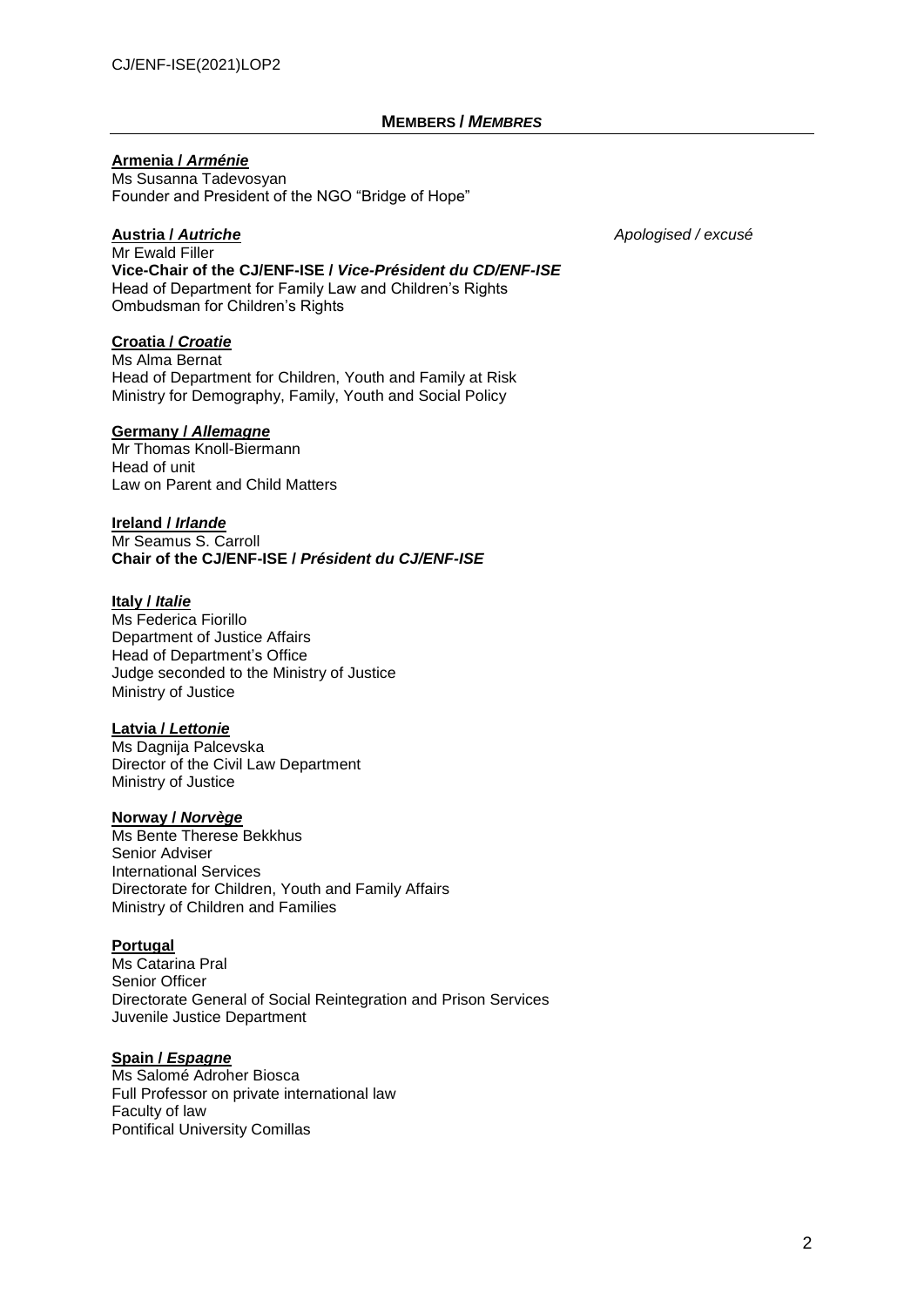#### **OTHER MEMBERS STATES OF THE COUNCIL OF EUROPE / AUTRES ETATS MEMBRES DU CONSEIL DE L'EUROPE**

### **Bulgaria /** *Bulgarie*

Yanko Kovachev State expert **Directorate** Child Policies and Programs Strategic Development and Coordination State Agency for Child Protection

#### **Bosnia and Herzegovina /** *Bosnie Herzegovine*

Ms Tijana Borovčanin Senior expert associate Ministry of Human Rights and Refugees

#### **Denmark /** *Danemark*

Mr Lars Thøgersen Legal advisor Ministry for Social Affairs

#### **Georgia /** *Géorgie*

Ms Ketevan Tatuashvili Adviser Human Rights Secretariat Administration of the Government

#### **Hungary /** *Hongrie*

Ms Zsuzsa Boros Head of Group of the Private Law Sections Ministry of Justice

#### **Latvia /** *Lettonie*

Ms Dace Daugule Lawyer Private International and Civil Procedural Law Ministry of Justice

#### **Luxembourg**

Mme Marguerite Krier Cheffe de service Service des droits de l'enfant Ministère de l'Éducation nationale, de l'Enfance et de la Jeunesse

Mme Myriam Scholer Expert en Sciences Humaines Service des droits de l'enfant Ministère de l'Éducation nationale, de l'Enfance et de la Jeunesse

Mme Anna Ilina Attachée Service des droits de l'enfant Ministère de l'Éducation nationale, de l'Enfance et de la Jeunesse

#### **Monaco**

Ms Dalila Mehdi Administrateur Direction de l'Action et de l'Aide Sociales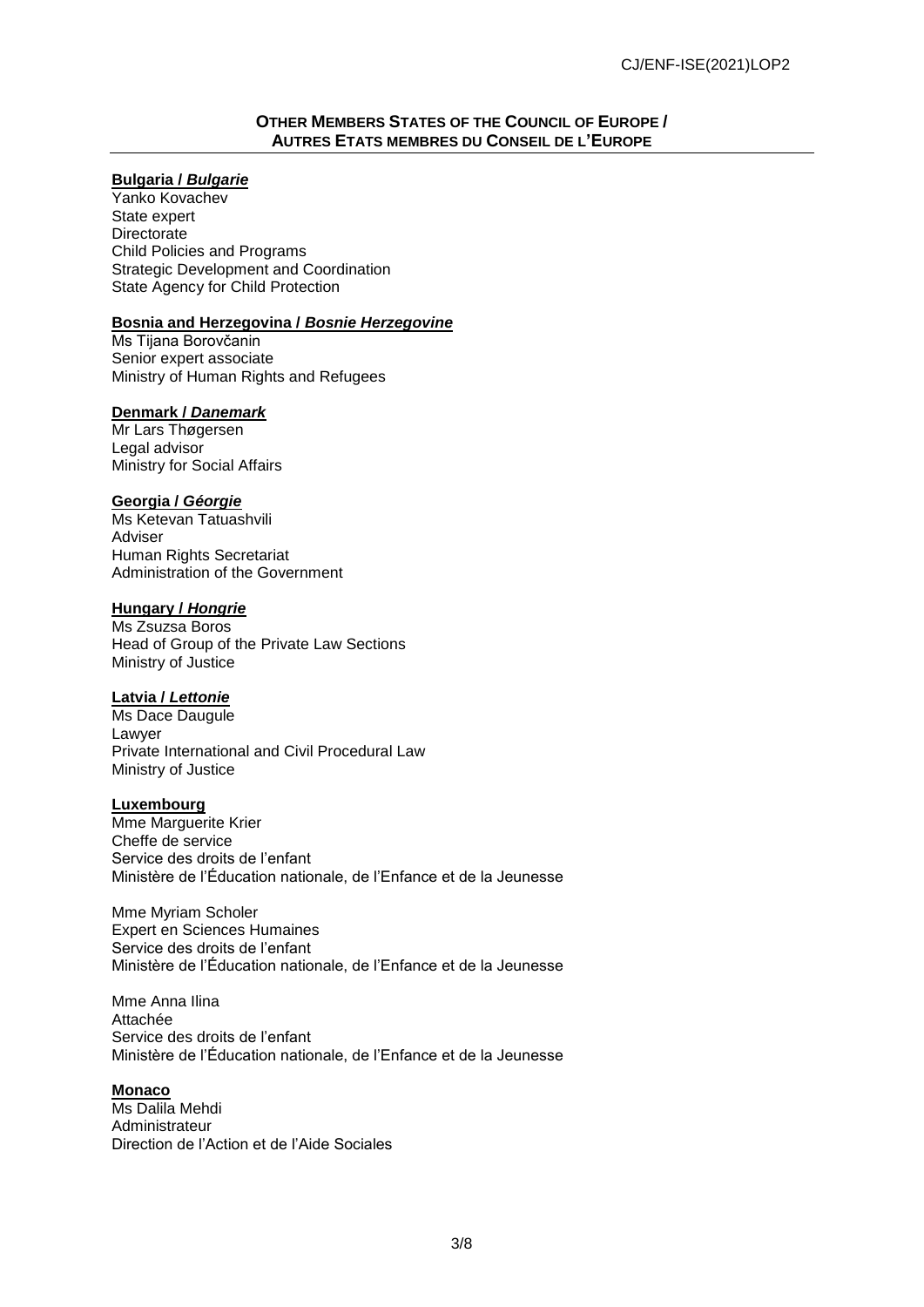### CJ/ENF-ISE(2021)LOP2

#### **Norway /** *Norvège*

Ms Maria Skare Larsen Adviser International Services The Norwegian Directorate for Children, Youth and Family Affairs Ministry of Children and Families

### **Poland /** *Pologne*

Ms Monika Bieniek-Ciarcińska Head of Division of International Proceedings in Family Matters Department of Family and Juvenile Matters Ministry of Justice

Mr Wojciech Kuraszyk Chief Specialist Family Policy Department Ministry of Family and Social Policy

Ms Magdalena Sroka-Barwinska Chief Specialist Division of International Proceedings in Family Matters Department of Family and Juvenile Matters Ministry of Justice

#### **Romania /** *Roumanie*

Ms Cristina Cuculas Secretary General National authority for the protection of the rights of the child and adoption Ministry of Family, Youth and Equal Opportunities

#### **Russian Federation /** *Fédération de Russie*

Ms Olga Opanasenko Member of the CDENF / *Membre du CDENF* Counsellor of the Department Humanitarian Cooperation and Human Rights of the Ministry of Foreign Affairs

#### **Serbia /** *Serbie*

Ms Marija Ćeranić National correspondent EU integration and international project Ministry of Justice

#### **Spain /** *Espagne*

Ms Cristina Ayuso Cabrerizo Head of the Childhood Legal Analysis and Reporting Service Sub-directorate General for Childhood and Adolescence Policies Directorate General for the Rights of Children and Adolescents Ministry of Social Rights and 2030 Agenda

Ms María Navas Management team for Children Policies General Directorate for Children and Adolescent rights Ministry of Social Rights and 2030 Agenda

#### **Turkey /** *Turquie*

Ms Songul Binici Akkaş Rapporteur Judge Ministry of Justice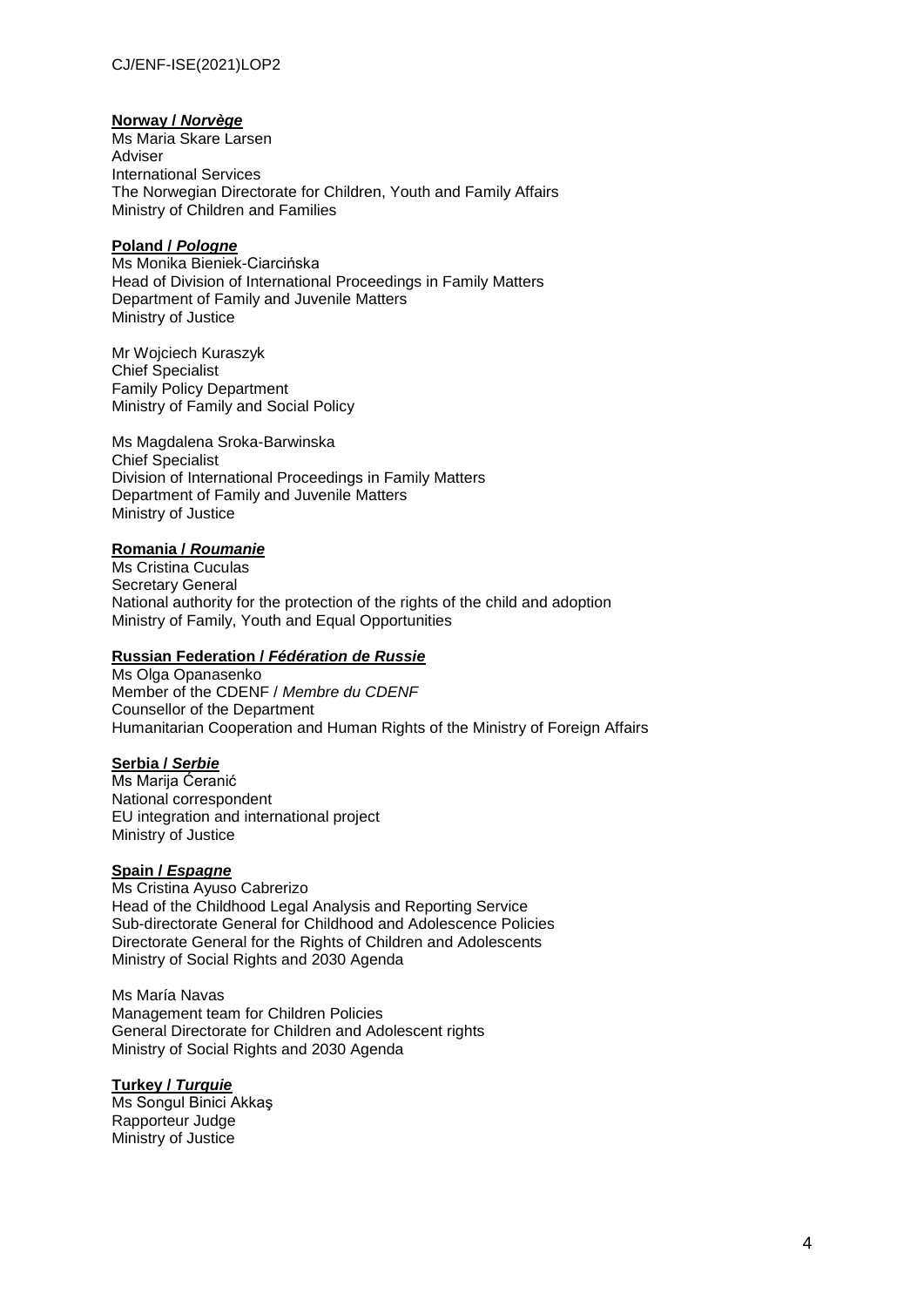#### **Ukraine** Ms Olha Zozulia Deputy Head of the Department Head of the Division on Legal Cooperation with International Organisations Directorate on International Law Ministry of Justice

## **PARTICIPANTS**

# **Conference of INGOs of the Council of Europe /** *Conférence des OING du Conseil de l'Europe*

Mr Michel Grangeat Conference of INGOs representative / *réprésentant de la Conférence des OING* Member of European Committee for Specialised Action for Children and Families in their living (EUROCEF) France

### **European Commission /** *Commission Européenne*

Ms Angele Sears-Debono Legal and Policy Officer Directorate General for Justice and Consumers Unit A1 Civil Justice

Ms Haldi Koit Legislative Officer Directorate General for Justice and Consumers Unit A1 Civil Justice

#### **European Union delegation at the Council of Europe /** *Délégation de l'Union européenne au Conseil de l'Europe*

Ms Laia Brossa-Bescos Legal trainee

#### **Lanzarote Committee of the Council of Europe /** *Comité Lanzarote du Conseil de l'Europe*

Mr George Nikolaidis **Director** Department of Mental Health and Social Welfare Center for the Study and Prevention of Child Abuse and Neglect Institute of Child Health Athens

## **OBSERVERS /** *OBSERVATEURS*

**International Social Service (ISS) /** *Service social international (SSI)*

Mme Sandrine Pepit Directrice Service Social International France

#### **International Association of Youth and Family Judges and Magistrates (IAYFJM) /** *Association internationale des magistrats de la jeunesse et de la famille* **(AIMJF)**

Mr Daniel Pical Président de la Section Européenne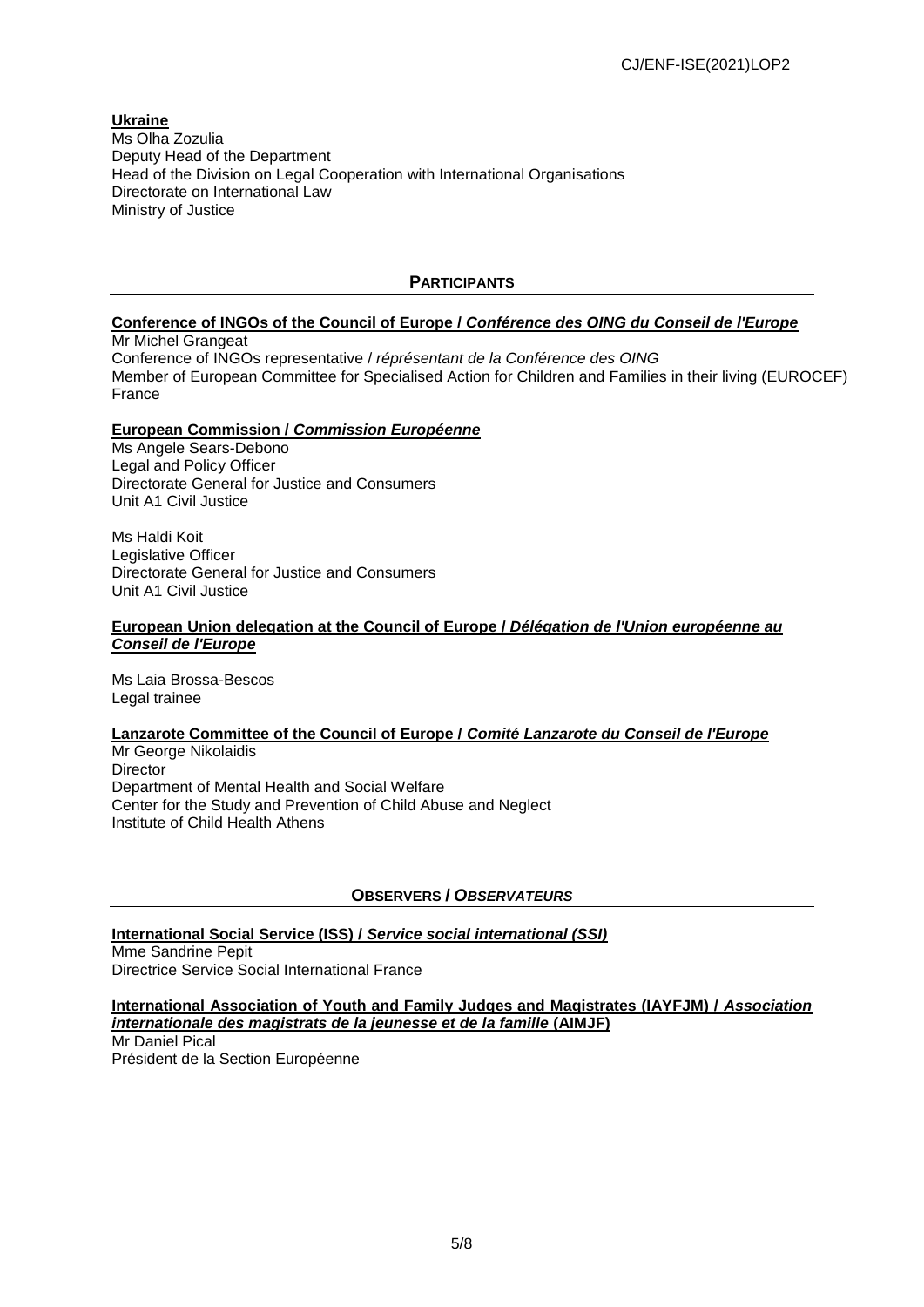#### **Japan /** *Japon*

Mr Hikaru Iwaki Consul (Attorney) Consulate-General of Japan in Strasbourg

Ms Nadia Richer Assistant Permanent Representation of Japon to the Council of Europe

#### **Mexico /** *Mexique*

Ms Lorena Alvarado Quezada Deputy to the Permanent Representative Permanent Representation of Mexico to the Council of Europe

#### **Tunisia /** *Tunisie*

Mme Jamila Betaieb Ministère de la Femme, de la Famille, de l'Enfance et des Seniors

### **COUNCIL OF EUROPE EXPERTS**

Ms Nuala Mole Founder and Senior Lawyer Advice on Individual Rights in Europe Limited (Aire Centre) Consultant to the CJ/ENF-ISE

Ms Daja Wenke Independent Researcher and Policy Analyst Rights of the Child Implementation of International Standards Consultant to the CJ/ENF-ISE

Ms Barbara Németh Head of child participation programme (team leader) Hintalovon Child Rights Foundation Consultant on Child Participation

Ms Lilla Palotay Lawyer, Child Rights Centre Hintalovon Child Rights Foundation Consultant on Child Participation

Ms Felicia Varga Mentor and coordinator, Child participation programme Hintalovon Child Rights Foundation Consultant on Child Participation

#### **COUNCIL OF EUROPE SECRETARIAT /** *SECRETARIAT DU CONSEIL DE L'EUROPE*

# **Registry of the European Court of Human Rights /** *Greffe de la Cour Européenne des droits de l'homme*

Mme Elena Baroni Lawyer / Juriste

**Office of the Commissioner for Human Rights /** *Bureau du Commissaire aux droits de l'homme* Ms Charlotte Altenhoener-Dion Adviser / Conseillière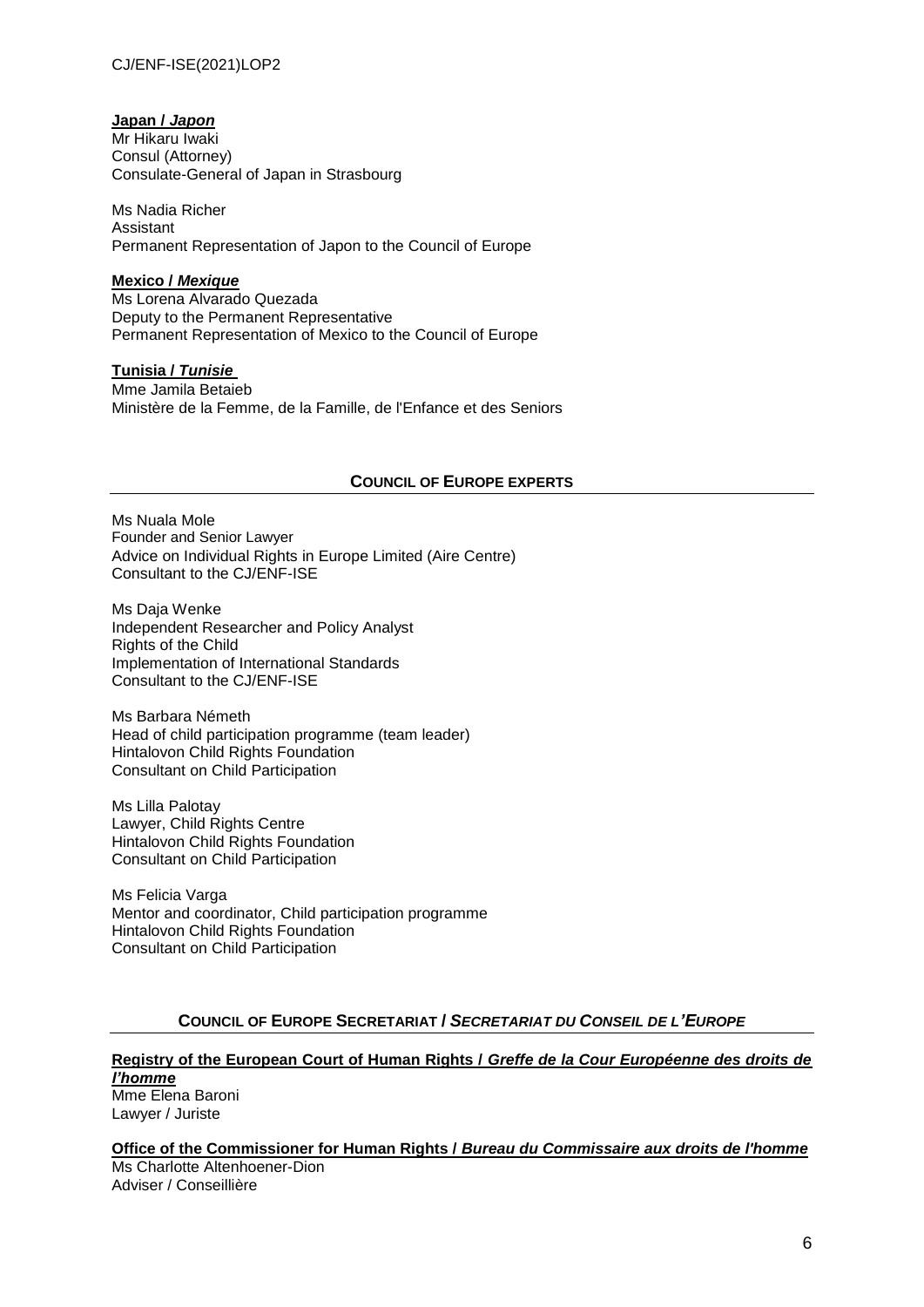#### **DGI – Directorate General of Human Rights and Rule of Law /** *Direction générale Droits de l'Homme et Etat de droit*

#### **Legal Co-operation Division /** *Division de la Coopération Juridique*

Mr Daniele CANGEMI Head of the Department / Chef du Service

Ms Livia Stoica Becht Head of Division / *Cheffe de Division* Secretary to the European Committee on Legal Co-operation / *Secrétaire du Comité européen de coopération juridique (CDCJ)*

Ms Sophio Gelashvili Head of Legal Co-operation Unit / *Cheffe de l'unité de la coopération juridique* Co-Secretary to the European Committee on Legal Co-operation Secretariat / *Co-Secrétaire du Comité européen de coopération juridique (CDCJ)*

Ms Maria Marquez Trainee / *stagiaire*

### **DGII – Directorate General of Democracy /** *Direction générale de la Démocratie*

#### **Directorate of Anti-discrimination /** *Direction de l'anti-discrimination* **Children's Rights Division /** *Division des Droits des enfants*

Ms Regina Jensdottir

Children's Rights Co-ordinator, Head of the Children's Rights Division / *Coordinatrice des droits des enfants, Cheffe de la Divison des droits des enfants* 

Ms Maren Lambrecht-Feigl Co-Secretary to the Steering Committee for the Rights of the Child / *Co-secrétaire du Comité Directeur pour les droits de l'enfant (CDENF)* Programme Officer / *Responsable de programme* Children's Rights Policies and Co-operation / *Politiques des droits des enfants et coopération, DGII*

#### **Directorate of Human Dignity, Equality and Governance /** *Direction de la dignité humaine, de l'égalité et de la gouvernance*

**Action against violence against women and domestic violence /** *Lutte contre la violence à l'égard des femmes et la violence domestique (***GREVIO)** Ms Elif Sariaydin

Administrator / *Administratrice*

# **SECRETARIAT OF THE CJ/ENF-ISE /** *SECRÉTARIAT DU CJ/ENF-ISE*

Ms Katrin Uerpmann

Secretary to the Steering Committee for the Rights of the Child / *Secrétaire du Comité Directeur pour les droits de l'enfant (CDENF)*

Children's Rights Policies and Co-operation / *Politiques des droits des enfants et coopération, DGII* E-mail: [Katrin.uerpmann@coe.int](mailto:Katrin.UERPMANN@coe.int)